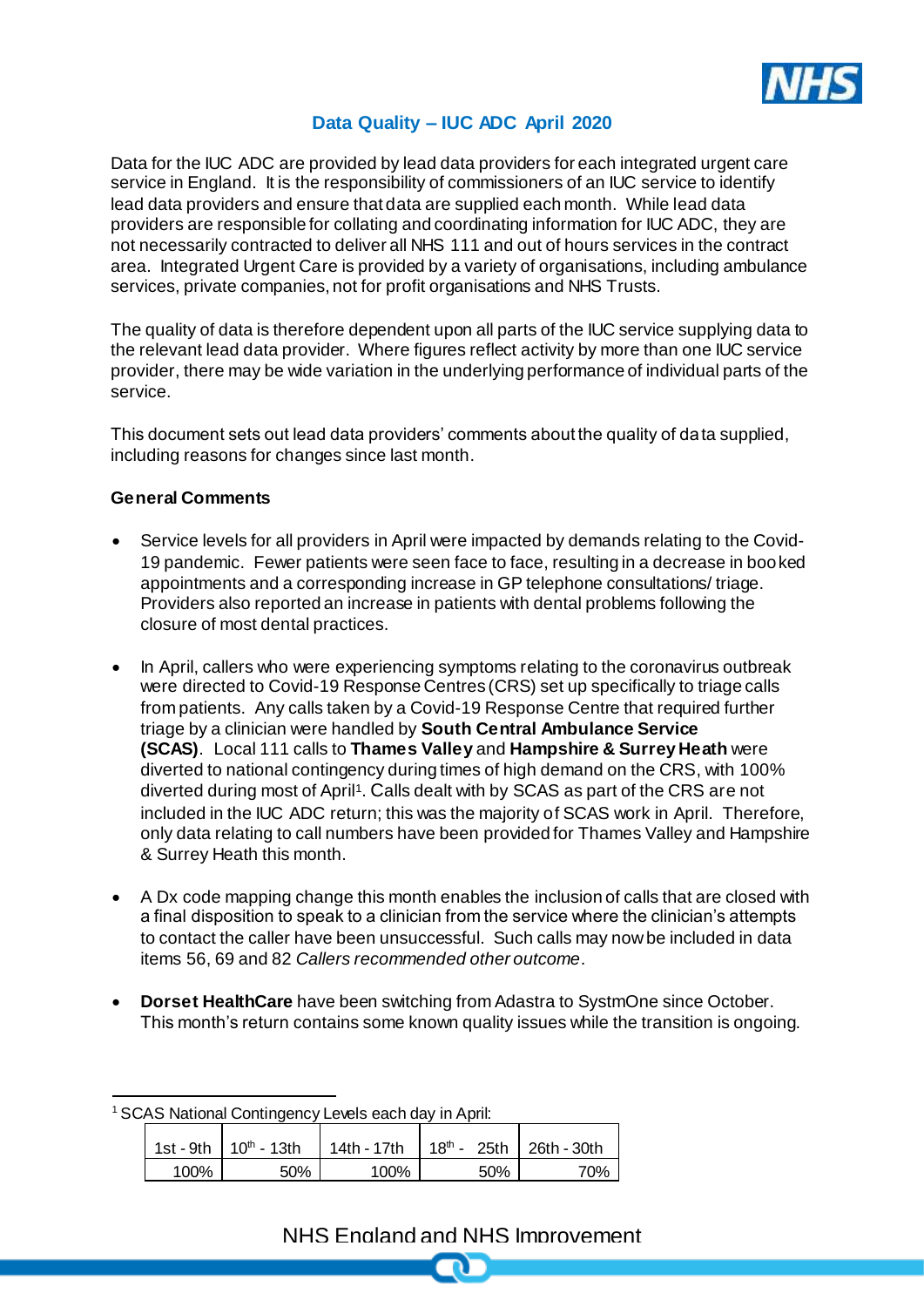# **Comments about quality of data used in KPIs**

| <b>KPI</b> | <b>Lead Data</b>        | Comment                                                                                                                                                                                                                                                                                                                                                                                                                                                                                                                                           |
|------------|-------------------------|---------------------------------------------------------------------------------------------------------------------------------------------------------------------------------------------------------------------------------------------------------------------------------------------------------------------------------------------------------------------------------------------------------------------------------------------------------------------------------------------------------------------------------------------------|
|            | Provider                |                                                                                                                                                                                                                                                                                                                                                                                                                                                                                                                                                   |
| 1          | <b>NWAS</b>             | Number of calls increased due to the Covid-19 pandemic.                                                                                                                                                                                                                                                                                                                                                                                                                                                                                           |
| 3          | Care UK                 | Hillingdon: All Covid-19 cases pre-16 <sup>th</sup> March predominantly went to a CA,<br>from 16th March these went to Primary Care speak to until central COVID<br>services took over early April.                                                                                                                                                                                                                                                                                                                                               |
|            | Devon<br><b>Doctors</b> | Not currently able to calculate the number of callers called back within 10<br>minutes by a clinician.                                                                                                                                                                                                                                                                                                                                                                                                                                            |
| 4          | <b>BRISDOC</b>          | Process was altered in April as a necessity of managing the demand<br>during Covid. Direct booking for 111 cases was reduced in favour of<br>Despatch so that the volumes could be managed more directly. This<br>resulted in the reduced number of cases in ADC 110/112.                                                                                                                                                                                                                                                                         |
|            | Care UK                 | Remote appointment booking was turned off in April.                                                                                                                                                                                                                                                                                                                                                                                                                                                                                               |
|            | <b>DHU</b>              | Significant decrease in this KPI in Leicester because of the changes made<br>by LLR's system changes in response to Covid-19 with 11 Centres closed to<br>booked and walk-in appointments. Only 3 centres (LUCC, Oadby, &<br>Westcotes) were open and accepting bookings for patients from any of the<br>Leicester CCGs. A fourth centre, Merlyn Vaz, was no longer showing as a<br>walk-in accepting centre on the DoS so 111 could not send patients as walk-<br>ins. However, they were accepting public walk-ins.                             |
|            |                         | Lincolnshire and Northamptonshire:<br>Similar, KPI impacted by a reduction in the use of face to face appointments<br>in response to Covid-19 with a corresponding increase in telephone<br>consultations.                                                                                                                                                                                                                                                                                                                                        |
|            |                         | Leicestershire:<br>Due to the Covid-19 response, the Leicestershire Centres that provided<br>extended access appointments were temporarily closed to appointments.                                                                                                                                                                                                                                                                                                                                                                                |
|            | <b>HUC</b>              | Direct Bookings of all types were actively discouraged this month. GPs and<br>Nurse Practitioners wanted assurance that the patient really needed to be<br>seen and that they did not have Covid symptoms before a face to face<br>appointment is made. This means that far more cases were dealt with by<br>telephone triaging GPs than as a face to face consultation in person with a<br>patient. The same is true of direct bookings to third party GP practices, they<br>were generally not accepting direct bookings from HUC.              |
|            | <b>loW</b>              | - In view of the reduced face to face appointments with GP practices (as a<br>result of Covid) the 111 service and GPs liaised and stepped up the<br>appointment booking for 'telephone' appointments which would otherwise<br>have been face to face.<br>- There were in fact 776 appointments booked with the GP Access hub but<br>only 337 could be included in #112 - by following the definition (ie,<br>bookable 'contact' Dx codes only - not 'speak to' Dx codes). Many 'speak<br>to' Dx codes can and are mapped to appointment booking. |
|            | <b>LAS</b>              | Appointment slots were barely used for the IUC's this month.                                                                                                                                                                                                                                                                                                                                                                                                                                                                                      |
|            | <b>NEAS</b>             | Appointment bookings dramatically reduced in March and April as all but a<br>few services stopped allowing 111 to book face to face appointments to help                                                                                                                                                                                                                                                                                                                                                                                          |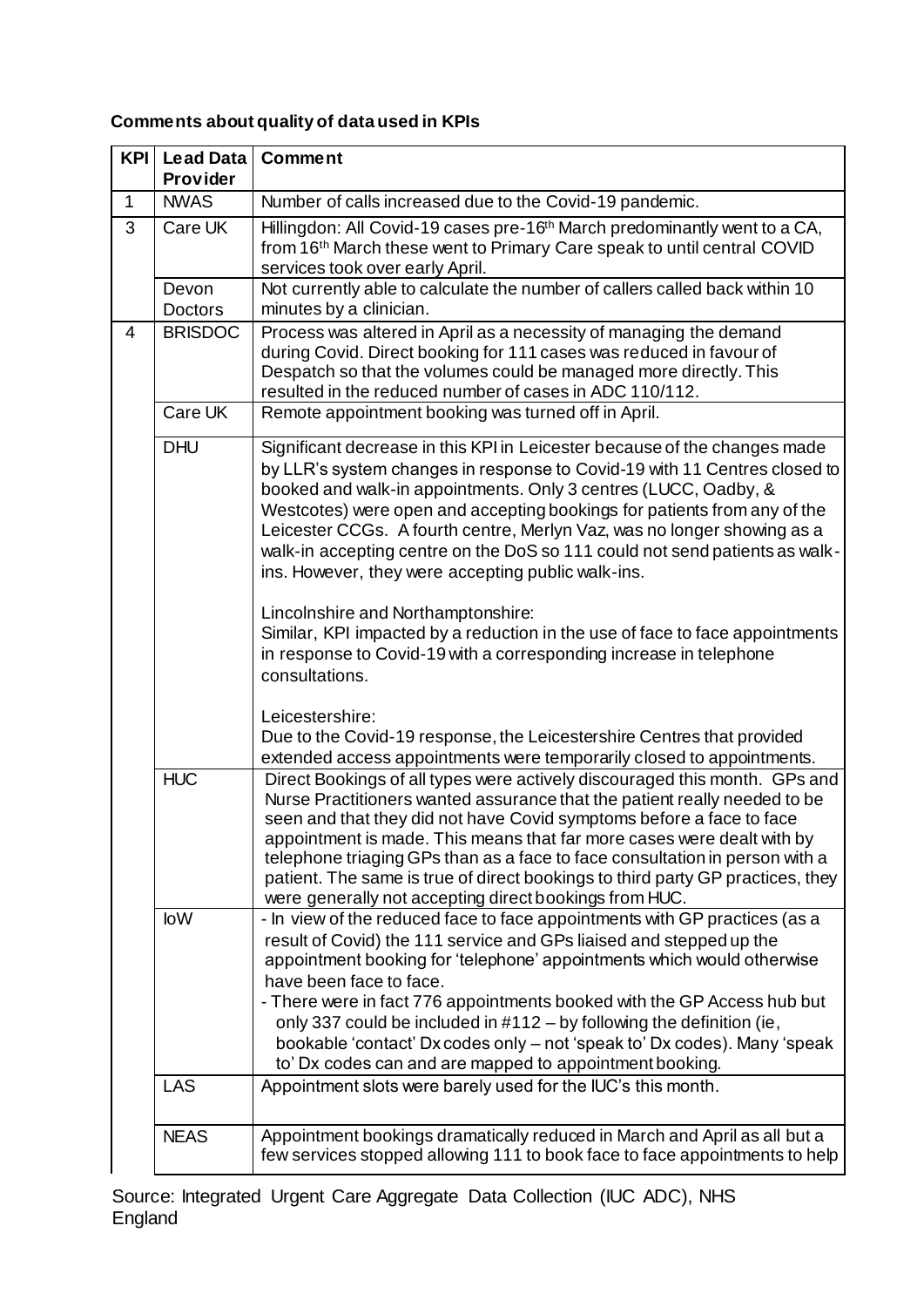|                |                                                                                                                                                                          | reduce the spread of Covid-19. GP Practices that had face to face Direct<br>Booking appointments switched to either not offering any appointments at all                                                                                                                                                                                                                                                                                                                                                                             |
|----------------|--------------------------------------------------------------------------------------------------------------------------------------------------------------------------|--------------------------------------------------------------------------------------------------------------------------------------------------------------------------------------------------------------------------------------------------------------------------------------------------------------------------------------------------------------------------------------------------------------------------------------------------------------------------------------------------------------------------------------|
|                |                                                                                                                                                                          | via 111 or asked 111 to telephone ahead first.                                                                                                                                                                                                                                                                                                                                                                                                                                                                                       |
|                | <b>NECS</b><br>YAS reported that all direct bookings to GP extended hours looked to have<br>stopped after 15-Mar-2020. Cases were still received for these services, but |                                                                                                                                                                                                                                                                                                                                                                                                                                                                                                                                      |
|                |                                                                                                                                                                          | no bookings were made by IUC.                                                                                                                                                                                                                                                                                                                                                                                                                                                                                                        |
|                | <b>WMAS</b>                                                                                                                                                              | Unable to provide data on booked appointments.                                                                                                                                                                                                                                                                                                                                                                                                                                                                                       |
|                |                                                                                                                                                                          |                                                                                                                                                                                                                                                                                                                                                                                                                                                                                                                                      |
| 5              | Care UK                                                                                                                                                                  | Remote appointment booking was turned off in April.                                                                                                                                                                                                                                                                                                                                                                                                                                                                                  |
|                | <b>DHU</b>                                                                                                                                                               | The Number of calls where a caller is given an appointment with a UTC in<br>Milton Keynes was significantly lower in April as callers were being offered<br>bookings for telephone appointments rather than face to face, which were<br>bookable in the same way. They were still operating as usual, however,<br>social behaviour may also have made an impact as patients opted for<br>advice/appointments over the phone rather than face to face.                                                                                |
|                | <b>HUC</b>                                                                                                                                                               | Direct Bookings of all types were actively discouraged this month. GPs and<br>Nurse Practitioners wanted assurance that the patient really needed to be<br>seen and that they did not have Covid symptoms before a face to face<br>appointment is made. This means that far more cases were dealt with by<br>telephone triaging GPs than as a face to face consultation in person with a<br>patient. The same is true of direct bookings to third party GP practices, they<br>were generally not accepting direct bookings from HUC. |
|                | <b>NEAS</b>                                                                                                                                                              | Appointment bookings dramatically reduced in March and April as all but a<br>few services stopped allowing 111 to book face to face appointments to help<br>reduce the spread of Covid-19. Some UTCs switched off all their<br>appointment bookings and instead asked 111 to add referrals to a 'stack'.                                                                                                                                                                                                                             |
|                | <b>NECS</b>                                                                                                                                                              | Due to lockdown restrictions bookings and referrals to UTC by YAS have<br>reduced as more patients triaged over the phone to avoid contact. Patients<br>received call backs from clinicians at GPs to establish if they needed to be<br>seen rather than making a booking.                                                                                                                                                                                                                                                           |
|                | <b>SECAmb</b>                                                                                                                                                            | 1 <sup>st</sup> April saw a significant change in Primary Care provision in part of our<br>operating area. Several UTCs went live, and the direct booking interface<br>with several UTCs was deployed.                                                                                                                                                                                                                                                                                                                               |
|                | <b>WMAS</b>                                                                                                                                                              | Unable to provide data on booked appointments.                                                                                                                                                                                                                                                                                                                                                                                                                                                                                       |
| $\overline{7}$ | <b>DHU</b>                                                                                                                                                               | Leicestershire:<br>ED Revalidations down on previous month potentially as a result of on-going<br>pressures of Covid-19 on clinical resource.                                                                                                                                                                                                                                                                                                                                                                                        |
|                | <b>loW</b>                                                                                                                                                               | As a result of Covid the demand and therefore the pressure was reduced<br>within our ED. The demand for 111 clinician input (particularly in relation to<br>Covid) within 111 meant that validation of ED dispositions became a lower<br>priority. Therefore calls with an ED Dx code were forwarded to our UTC/ED<br>for validation outside of the 111 service meaning there was little if any<br>validation of ED codes within 111.                                                                                                |
|                | <b>WMAS</b>                                                                                                                                                              | Increase was due to a combination of increased number of clinicians and an<br>intentional policy to assist the wider health economy.                                                                                                                                                                                                                                                                                                                                                                                                 |
| 8              | Care UK                                                                                                                                                                  | Outer North West London: Increase in number of callers recommended self-<br>care at the end of the HA input was due to an increase in Covid-19 advice<br>cases.                                                                                                                                                                                                                                                                                                                                                                      |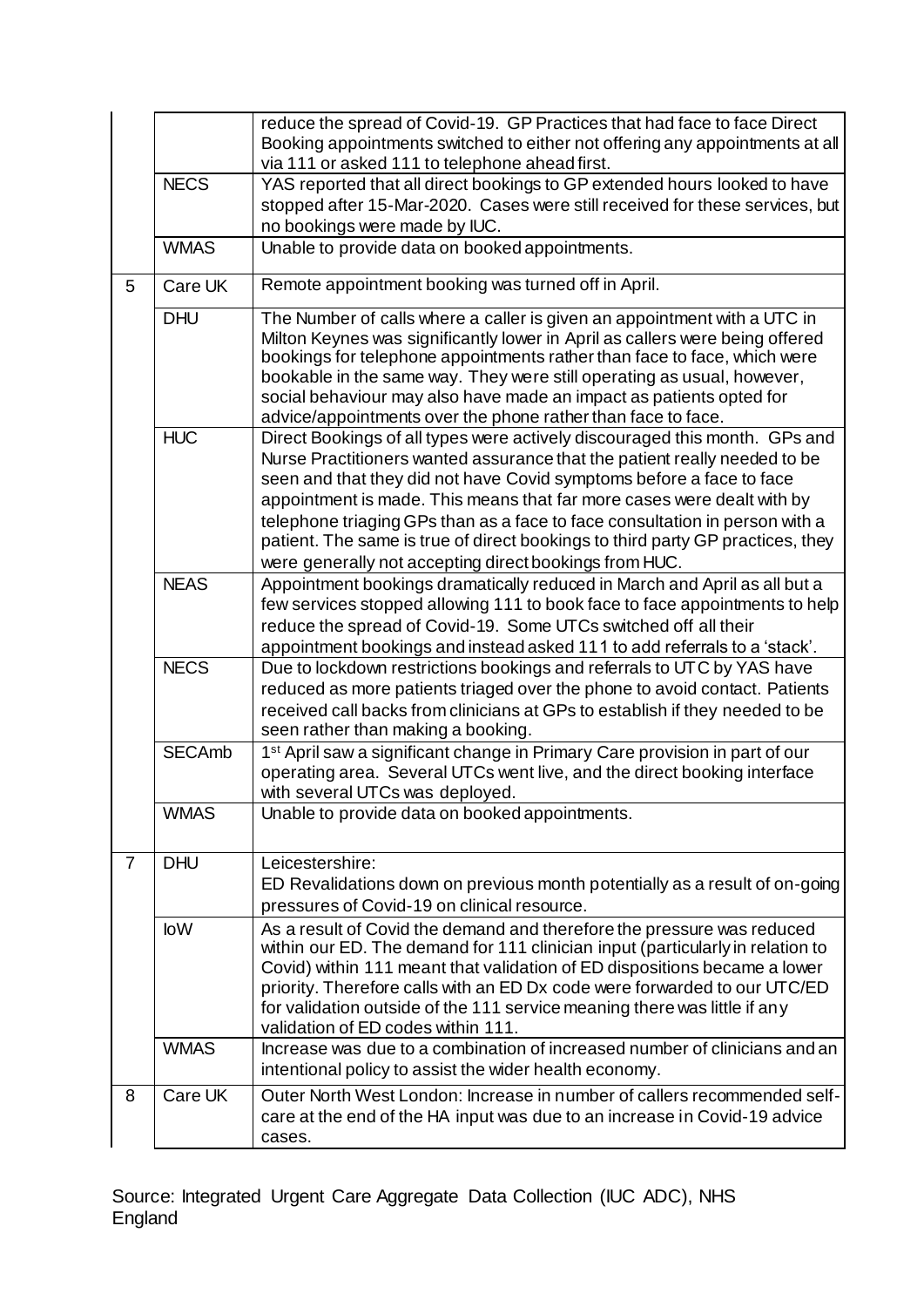|                 | <b>SECAmb</b>    | Self-care outcomes (reached by HA) reduced in April, but conversely item<br>81 (self-care reached by CA) increased. Continued volatility in outcome<br>volumes is expected as we emerge from the first Covid peak.                                                                                                                                                                                                                                                                                                                                          |
|-----------------|------------------|-------------------------------------------------------------------------------------------------------------------------------------------------------------------------------------------------------------------------------------------------------------------------------------------------------------------------------------------------------------------------------------------------------------------------------------------------------------------------------------------------------------------------------------------------------------|
| 9               | <b>BRISDOC</b>   | Due to the demands during Covid, the operational process within 111 was<br>altered, with additional Covid IVR options etc, such that CAs were managing<br>queues and closing cases, not using pathways which led to an increase in<br>ADC 94.                                                                                                                                                                                                                                                                                                               |
|                 | <b>LAS</b>       | SE London KPI 9 - the decrease this month is because a lot of calls were<br>directly triaged by clinicians directly from the HCP's especially from Star 5<br>Care homes.                                                                                                                                                                                                                                                                                                                                                                                    |
| 10              | <b>DHU</b>       | Derby: The Denominator for this KPI has risen in April due to an increase in<br>Non-Pathways telephone calls made by clinicians within IUC Clinician<br>Advice Service. This is largely in response to Covid-19 reducing the number<br>of face to face contacts for patients. As the IUC outcome for these calls are<br>set to medication prescribed this has increased the overall denominator for<br>KPI 10, however because these calls are non-pathways and cannot be<br>attributed to a DX code they are subsequently excluded from the<br>numerators. |
|                 | <b>HUC</b>       | Repeat medications enquiries are directed by Service Advisers to a CAS<br>Pharmacist. Since the SAs do not use Pathways, or currently formerly<br>triage, there are no Dx Codes so nothing to report, or measure against.                                                                                                                                                                                                                                                                                                                                   |
| 12              | <b>LCW</b>       | Average time to answer has been increasing as performance decreased as<br>they are related if the callers remain on the line. The activity has gone up<br>over the period and the agents have not been able to answer the calls in<br>60 secs therefore average time to answer has increased.<br>The denominator excludes triaged calls by service advisors using ACPP and<br>GPs working in CAS who are not using the SCM.                                                                                                                                 |
|                 | <b>NWAS</b>      | Increase was due to staffing pressures caused by Covid pandemic.                                                                                                                                                                                                                                                                                                                                                                                                                                                                                            |
| 13              | IC24             | Mid & South Essex - Face to face appointments were being dealt with much<br>more quickly because there were fewer of them.<br>East Kent & Norfolk: face to face consultation reduced due to Covid-19.                                                                                                                                                                                                                                                                                                                                                       |
| 13<br>and<br>14 | <b>NECS</b>      | This number is significantly lower than normal due to the Covid-19<br>Pandemic as to be expected. Figures do not include video consultations.                                                                                                                                                                                                                                                                                                                                                                                                               |
| 15              | Devon<br>Doctors | Somerset: the number of calls triaged had a positive correlation with the<br>number of calls received due to Covid-19, resulting in a lower proportion of<br>calls assessed by a clinician.                                                                                                                                                                                                                                                                                                                                                                 |
|                 | <b>LCW</b>       | The denominator excludes triaged calls by service advisors using ACPP and<br>GPs working in CAS who are not using the SCM.                                                                                                                                                                                                                                                                                                                                                                                                                                  |

### **Comments about quality of other data items**

| <b>Data</b><br><b>Item</b> | Provider                    | Lead Data   Comment                                                                                                                        |
|----------------------------|-----------------------------|--------------------------------------------------------------------------------------------------------------------------------------------|
| $\overline{2}$             | Dorset<br><b>HealthCare</b> | Figures not currently available.                                                                                                           |
| 5                          | <b>LCW</b>                  | Decrease in figures is due to implementation of a new call answering<br>model as result of Covid-19. Medical Students (Other not using NHS |

Source: Integrated Urgent Care Aggregate Data Collection (IUC ADC), NHS England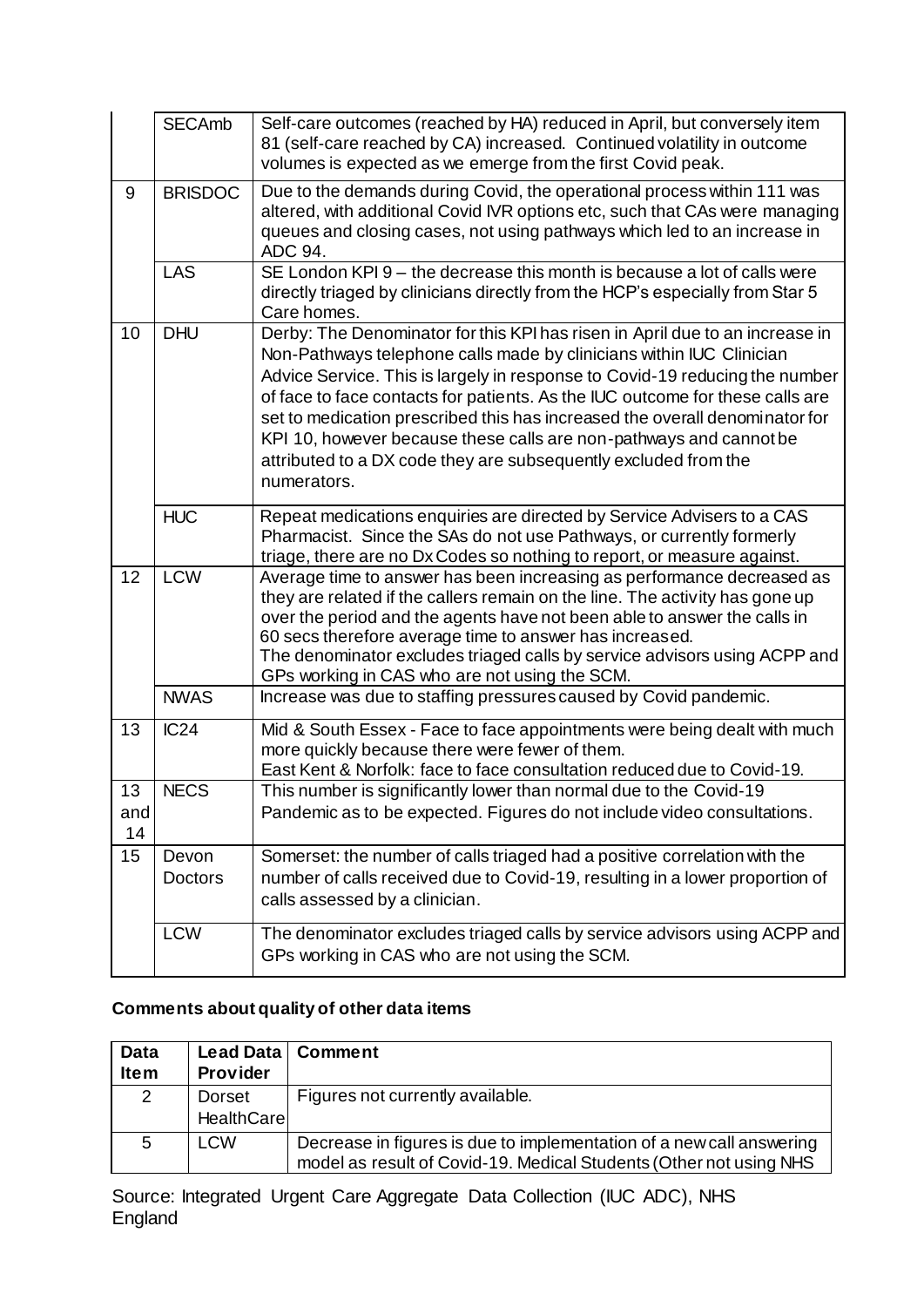|          |                   | pathways) were hired and taking the majority of calls and placing for<br>call-back by Health Advisors.                                     |
|----------|-------------------|--------------------------------------------------------------------------------------------------------------------------------------------|
| 7 & 8    | <b>NWAS</b>       | No other staff type answers front end calls.                                                                                               |
| 8        | <b>LAS</b>        | Increase is due to calls answered by in-health as they do not fit into                                                                     |
|          |                   | the other categories.                                                                                                                      |
|          | <b>LCW</b>        | Increase in figures is due to implementation of a new call answering                                                                       |
|          |                   | model as result of Covid-19. Medical Students (Other not using NHS                                                                         |
|          |                   | pathways) were hired and taking the majority of calls and placing for                                                                      |
|          |                   | call-back by Health Advisors. This reduced waiting time for patients                                                                       |
|          |                   | and reduced risks as any immediate life-threatening conditions were<br>identified. Plus, reduced abandonment rate so patients did not call |
|          |                   | 999 or go to ED.                                                                                                                           |
| 9        | <b>NWAS</b>       | We do not receive ambulance calls.                                                                                                         |
| 10       | <b>NWAS</b>       | IUC(CAS) unknown, not recorded.                                                                                                            |
| 11       | <b>NWAS</b>       | We do not count unscheduled IUC attendances.                                                                                               |
|          |                   |                                                                                                                                            |
| 14 to 16 | <b>NECS</b>       | LCD Dental do not have the ability to breakdown calls Q014-Q016.                                                                           |
| 20 & 21  | <b>Dorset</b>     | Figures not currently available.                                                                                                           |
|          | <b>HealthCare</b> |                                                                                                                                            |
|          | <b>WMAS</b>       | Increase was due to a combination of increased number of clinicians                                                                        |
|          |                   | and an intentional policy to assist the wider health economy.                                                                              |
| 22       | <b>DHU</b>        | The reporting logic has been unable to capture all wait times for                                                                          |
|          |                   | patients who weren't receiving call backs in the traditional method                                                                        |
|          |                   | (Health Advisor to Nurse Advisor) and should also include additional                                                                       |
|          |                   | call back wait times from Non-Pathways Clinicians, Pharmacists and<br>DoS referrals back into 111). We are looking into process changes    |
|          |                   | and additional logic to see if we can establish a reason for this shift.                                                                   |
|          |                   | However, we can see that the shift started on the 13 <sup>th</sup> of March which                                                          |
|          |                   | is directly in-line with peak Covid-19 activity.                                                                                           |
| 24       | <b>WMAS</b>       | The reason that triaged volumes are higher than calls answered is                                                                          |
|          |                   | likely to be because online cases are being counted in triaged                                                                             |
|          |                   | activity. We didn't have a way to identify these cases originally, and                                                                     |
|          |                   | numbers were likely small; the issue is now apparent because of the                                                                        |
|          |                   | increased demand in April. We are looking to develop a way in which                                                                        |
|          |                   | these can be excluded and will arrange resubmissions if necessary.                                                                         |
| 29       | <b>NWAS</b>       | No other distinguishable staff type.                                                                                                       |
| 30       | <b>NWAS</b>       | Data supplied in accordance with definition 5.22 Calls to a Clinician in                                                                   |
|          |                   | NHS 111 MDS.                                                                                                                               |
| 31       | <b>NECS</b>       | There are only two GPs in YAS and it is likely that both were                                                                              |
|          |                   | unavailable as result of the Covid-19 changes.                                                                                             |
| 31 to    | <b>NWAS</b>       | Staff types not available at NWAS111.                                                                                                      |
| 33       |                   |                                                                                                                                            |
| 33       | <b>HUC</b>        | There was no mental health nurse in April and all relevant cases were<br>dealt with by GPs.                                                |
|          | <b>LAS</b>        | Incorrect figures submitted. In the next revisions window these will be                                                                    |
|          |                   | amended to:                                                                                                                                |
|          |                   | NORTH EAST LONDON<br>133                                                                                                                   |
|          |                   | SOUTH EAST LONDON<br>75                                                                                                                    |
| 34       | <b>NWAS</b>       | Includes estimates for clinical contacts relating to external                                                                              |
|          |                   | clinicians/referrals. Estimation - 19,388 known NWAS CA, 38,273                                                                            |
|          |                   | unknown.                                                                                                                                   |
|          |                   | Source: Integrated Urgent Care Aggregate Data Collection (IUC ADC) NIHO                                                                    |

Source: Integrated Urgent Care Aggregate Data Collection (IUC ADC), NHS England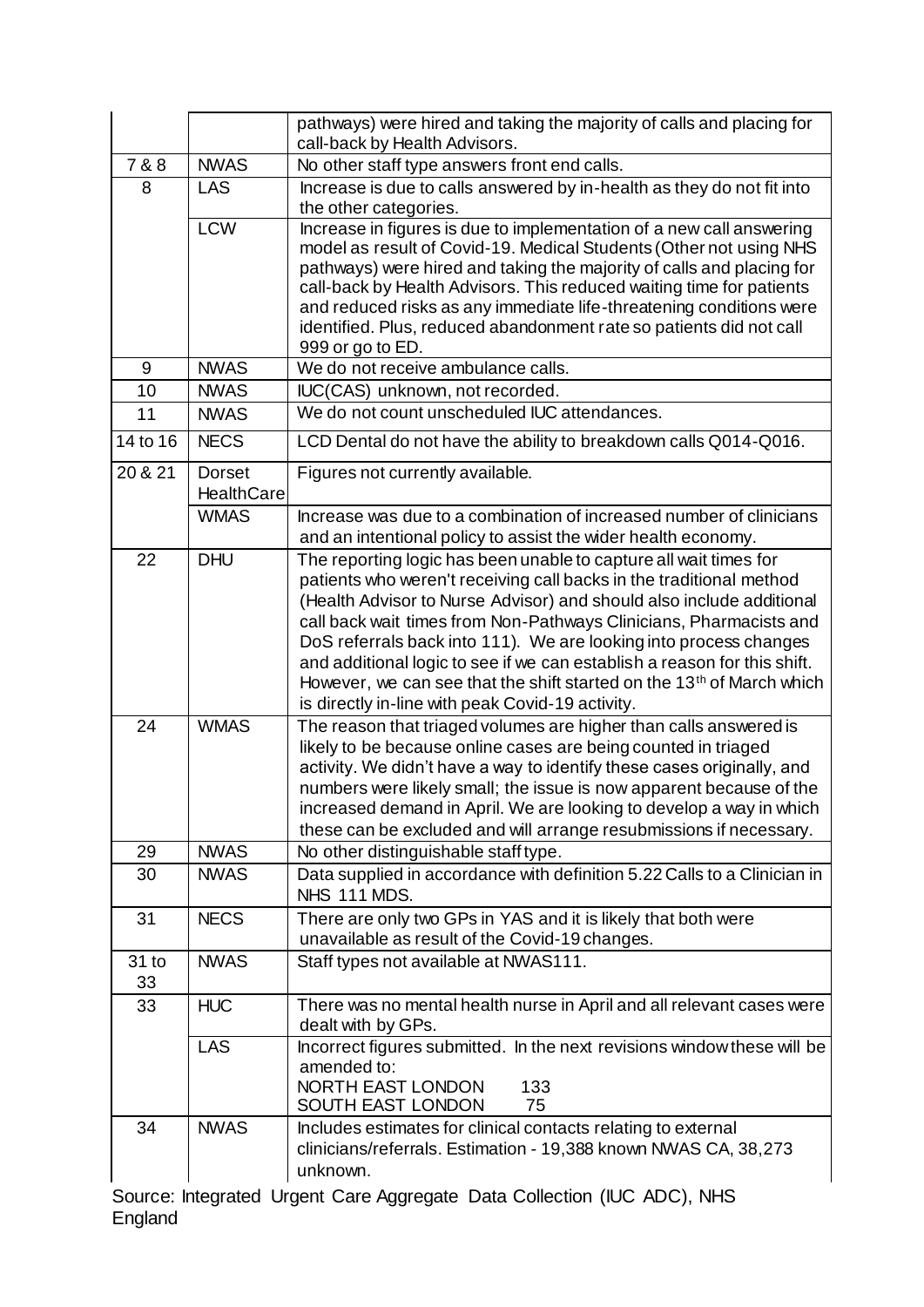| 35          | <b>NWAS</b>                 | Paramedic Staff type not distinguishable.                                                                                                                                                                                    |
|-------------|-----------------------------|------------------------------------------------------------------------------------------------------------------------------------------------------------------------------------------------------------------------------|
| 36          | <b>LAS</b>                  | Incorrect figures submitted. In the next revisions window these will be                                                                                                                                                      |
|             |                             | amended to:                                                                                                                                                                                                                  |
|             |                             | NORTH EAST LONDON<br>1,184                                                                                                                                                                                                   |
|             |                             | SOUTH EAST LONDON<br>1,124                                                                                                                                                                                                   |
|             | <b>NWAS</b>                 | Staff type not available at NWAS111.                                                                                                                                                                                         |
| 37          | <b>NWAS</b>                 | Pharmacist Staff type not distinguishable.                                                                                                                                                                                   |
| 38          | IC24                        | Norfolk: Increase in calls to clinician due to Covid response-service<br>reduced F2F and increased Telephone triage/advice, hence increase<br>of calls to clinician.                                                         |
|             | <b>LAS</b>                  | Incorrect figure submitted for North East London. In the next<br>revisions window this will be amended to 4,510.                                                                                                             |
|             | <b>NWAS</b>                 | MTS clinician at NWAS.                                                                                                                                                                                                       |
| 40          | Care UK                     | Surrey: Clinical Advisors not available due to high demand on service,<br>CAT 3&4 validation and increased Home Working of CA's.                                                                                             |
| 42          | <b>NWAS</b>                 | Service not offered - Clinical advice is only given by a clinician.                                                                                                                                                          |
| 44          | Devon                       | Decrease in Service adviser dispositions is due to Covid-19 resulting                                                                                                                                                        |
|             | <b>Doctors</b>              | in fewer callers recommended to speak to primary care service or<br>attend ED at the end of Service Advisor input.                                                                                                           |
|             | <b>NECS</b>                 | The role of Service Advisor was introduced by YAS this month to deal<br>with Covid-19 demand and more types of clinicians.                                                                                                   |
| 45          | <b>NWAS</b>                 | Covid SA with ambulance outcome                                                                                                                                                                                              |
| 46 to<br>48 | <b>NWAS</b>                 | SA's cannot offer these dispositions.                                                                                                                                                                                        |
| 52          | <b>NWAS</b>                 | SA's unable to recommend pharmacist through triage.                                                                                                                                                                          |
| 54          | <b>LAS</b>                  | Incorrect figures submitted. In the next revisions window these will be<br>amended to:<br>NORTH EAST LONDON<br>561<br>SOUTH EAST LONDON<br>200                                                                               |
| 55          | <b>NWAS</b>                 | SA's unable to recommend self-care through triage.                                                                                                                                                                           |
| 55 & 56     | <b>NECS</b>                 | The role of Service Advisor was introduced by YAS this month to deal<br>with Covid-19 demand and more types of clinicians.                                                                                                   |
| 56          | IC24                        | Increase in East Kent is due to recruitment of more SAs to support<br>during Covid.                                                                                                                                          |
|             | <b>LAS</b>                  | Increase this month is because the SA's are also picking up some<br>Covid calls and passing them to the swab team.                                                                                                           |
| 57          | Dorset<br><b>HealthCare</b> | Figures appear to include duplicates - will look to resolve in next<br>submission.                                                                                                                                           |
| 58          | <b>SECAmb</b>               | This has come down, but item 71 (AMB outcome by clinician) has<br>risen proportionately as a result of a change in the activity mix.                                                                                         |
| 61          | IC24                        | Fewer face to face appointments booked in Mid & South Essex due<br>the Covid Response.                                                                                                                                       |
| 62          | <b>SECAmb</b>               | Significant change in April as a result of the initial post-Covid change<br>in activity mix, eg, there was a shift from Contact PC outcomes to<br>alternative outcomes.                                                      |
| 63          | Care UK                     | Outer North West London: All Covid-19 cases pre-16 <sup>th</sup> March<br>predominantly went to a CA, from 16 <sup>th</sup> March these went to Primary<br>Care speak to until central Covid services took over early April. |

Source: Integrated Urgent Care Aggregate Data Collection (IUC ADC), NHS England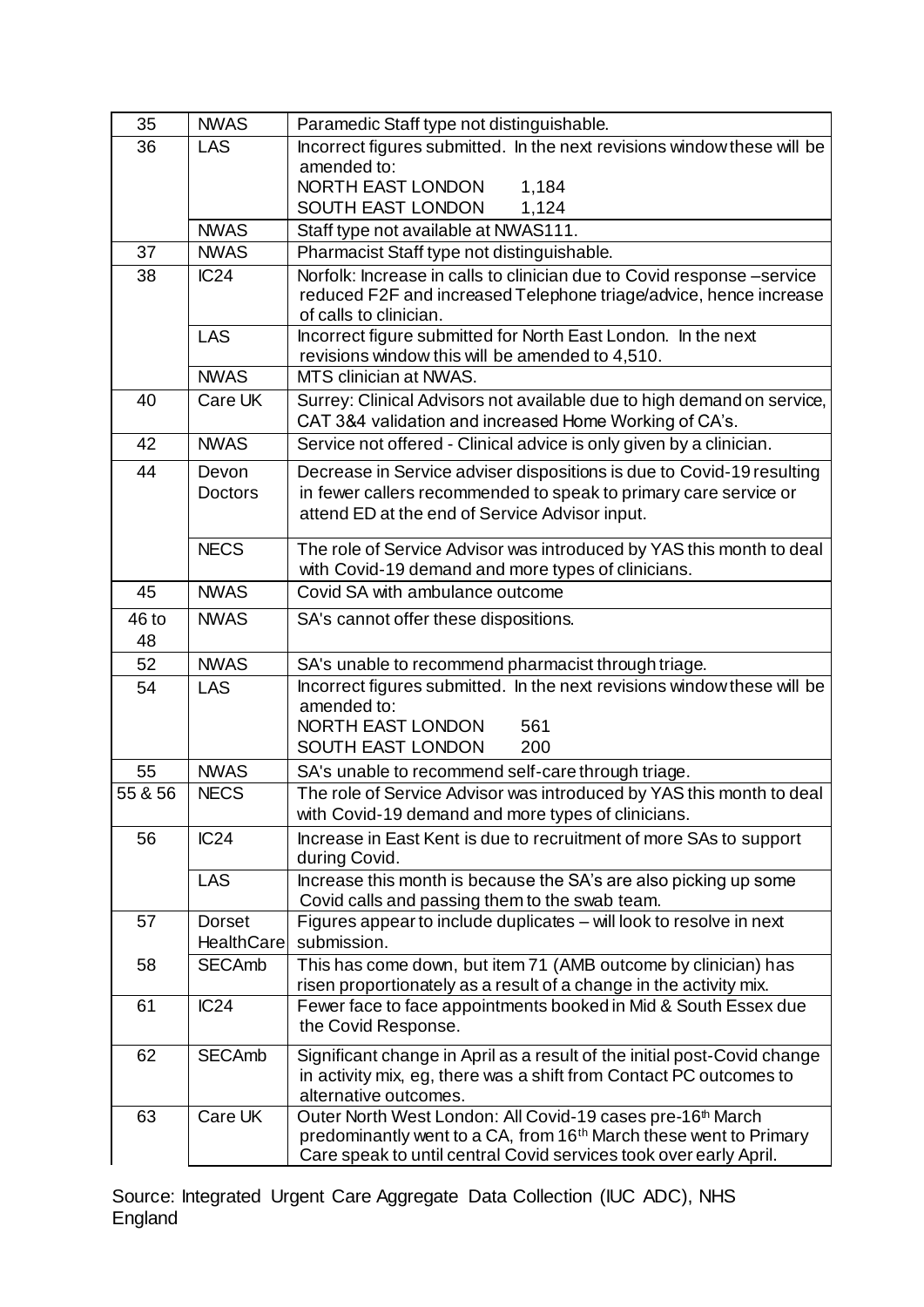| 64      | <b>DHU</b>        | Derby, Leicester and Nottinghamshire:                                      |
|---------|-------------------|----------------------------------------------------------------------------|
|         |                   | The number of calls where the outcome was recommended to contact           |
|         |                   | a dental practitioner increased in April due to the impact of the          |
|         |                   | Covid-19 lockdown closures on dental practices. This was due to an         |
|         |                   | increase in calls from patients unable to attend or contact their regular  |
|         |                   | dental practice seeking advice from 111.                                   |
|         | <b>HUC</b>        | April saw a substantial increase in dental cases, as all dentists in the   |
|         |                   | area were closed so patients were seeking help with pain                   |
|         |                   | management and abscesses, etc.                                             |
|         | IC24              | Increase in East Kent and Mid & South Essex this month because             |
|         |                   | dental practices were closed for Covid.                                    |
|         | <b>NEAS</b>       | Dental calls had seen an increase due to the closure of practices.         |
|         |                   |                                                                            |
|         | <b>NWAS</b>       | Increased demand due to Covid Pandemic.                                    |
| 67      | <b>LAS</b>        | Incorrect figures submitted. In the next revisions window these will be    |
|         |                   | amended to:                                                                |
|         |                   | NORTH EAST LONDON<br>475                                                   |
|         |                   | SOUTH EAST LONDON<br>283                                                   |
| 68      | <b>HUC</b>        | Increase in home management advice by health advisers was due to           |
|         |                   | the number of coronavirus enquiries.                                       |
| 69      | <b>loW</b>        | Increase reflects inclusion of Dx codes Dx1112, Dx1113, Dx1114.            |
|         |                   | Dx1115 and Dx1116 following Dx code mapping changes.                       |
| 70      | <b>Dorset</b>     | Figures appear to include duplicates - will look to resolve in next        |
|         | <b>HealthCare</b> | submission.                                                                |
| 77      | <b>SECAmb</b>     | Dental call volume increased massively this month due to lack of           |
|         |                   | provision by local dental practices, some of whom have been referring      |
|         |                   | patients directly to 111 for advice. (National Dental CAS not yet in       |
|         |                   | place during April.)                                                       |
| 83      | <b>LCW</b>        | As a result of Covid-19 specific pathways were implemented to deal         |
|         |                   | with the increased demand. Numbers of clinicians were increased by         |
|         |                   | getting more GPs who are non-pathways. They dealt with more cases          |
|         |                   | within the CAS. This would account for the increase in North Central       |
|         |                   | London.                                                                    |
| 87      | <b>NECS</b>       | Data for GP OOH providers includes LCD, i-HEART, Sheffield GP              |
|         |                   | Collaborative, RCD Harrogate & District, NL3 Care Plus, NXL01-             |
|         |                   | FCMS.                                                                      |
|         |                   | LCD GPOOH: taken as all PCC and HV cases, rest are all cases               |
|         |                   | closed over the phone after clinical triage.                               |
|         |                   | i-HEART: this includes the amount of bookable contacts that were           |
|         |                   | either a telephone triage, face to face or video consultation.             |
| 97 & 98 | <b>NWAS</b>       | No feedback given on ambulance revalidation, information not<br>collected. |
| 98      | <b>DHU</b>        | The reporting logic has been unable to capture all wait times for          |
|         |                   | patients who weren't receiving call backs in the traditional method        |
|         |                   | (Health Advisor to Nurse Advisor) and should also include additional       |
|         |                   | call back wait times from Non-Pathways Clinicians, Pharmacists and         |
|         |                   | DoS referrals back into 111). We are looking into process changes          |
|         |                   | and additional logic to see if we can establish a reason for this shift.   |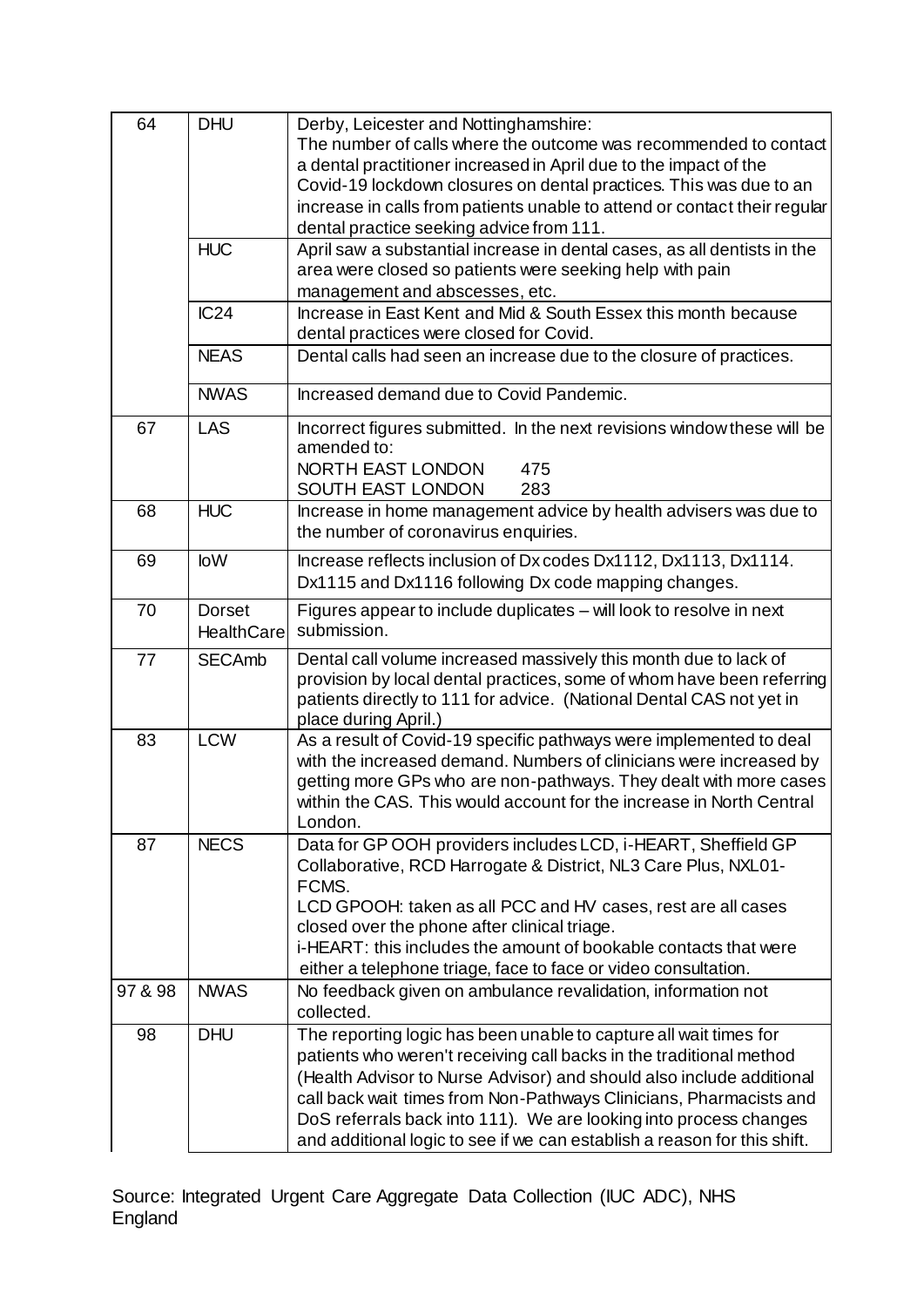|               |                   | However, we can see that the shift started on the 13 <sup>th</sup> of March which                                                  |
|---------------|-------------------|------------------------------------------------------------------------------------------------------------------------------------|
|               |                   | is directly in-line with peak Covid-19 activity.                                                                                   |
|               | <b>Dorset</b>     | Figures not currently available.                                                                                                   |
|               | <b>HealthCare</b> |                                                                                                                                    |
|               | <b>LCW</b>        | North Central London: As a result of Covid-19 clinical workforce was                                                               |
|               |                   | increased which meant more cases were either able to be warm                                                                       |
|               |                   | transferred to Clinical Advisors (pathways clinicians) or were called                                                              |
|               |                   | back sooner by the additional GPs.                                                                                                 |
|               | <b>NECS</b>       | Time is not captured by YAS or LCD.                                                                                                |
| 100 to<br>101 | <b>NWAS</b>       | Information not collected.                                                                                                         |
| 101           | IC24              | There were no ED revalidation cases in Norfolk in April.                                                                           |
|               | <b>loW</b>        | The wait time reduced as the volume of ED (re)validations reduced.                                                                 |
|               | <b>NECS</b>       | Time is not captured by YAS or LCD.                                                                                                |
| 105           | <b>NWAS</b>       | Not recorded.                                                                                                                      |
| 106           | <b>DHU</b>        | Northamptonshire: Across all bases there was a reduction in the                                                                    |
|               |                   | number of face to face consultations. During the Covid-19 pandemic,                                                                |
|               |                   | direct booking was not being used as all patients were receiving                                                                   |
|               |                   | secondary triage. Additionally, Wellingborough was closed to face to                                                               |
|               | <b>loW</b>        | face consultations.<br>Increase reflects increase in callers given an appointment with an                                          |
|               |                   | <b>IUC</b> Treatment Centre (item 112).                                                                                            |
|               | <b>NWAS</b>       | 1,117 directly booked by NWAS 111, 8,001 are estimated based on                                                                    |
|               |                   | measure as agreed with Blackpool Commissioners. For example, the                                                                   |
|               |                   | total referrals to provider, multiplied by estimated percentage, equals                                                            |
|               |                   | the approximate referrals to a face to face appointment.                                                                           |
|               | <b>SECAmb</b>     | Increase relates to the expansion of UTC coverage and the                                                                          |
|               |                   | expansion of direct appointment booking functionality in our operating                                                             |
|               |                   | area from 1 <sup>st</sup> April.                                                                                                   |
| 108           | <b>LAS</b>        | The GP connect service was switched on in April which means more                                                                   |
|               |                   | GP appointments were possible.                                                                                                     |
|               | <b>NWAS</b>       | Increase due to Covid pandemic                                                                                                     |
|               | <b>SECAmb</b>     | Increase relates to the expansion of UTC coverage and the expansion                                                                |
|               |                   | of direct appointment booking functionality in our operating area from                                                             |
|               |                   | 1 <sup>st</sup> April.                                                                                                             |
| 109           | <b>NWAS</b>       | GP Extended hours grouped.                                                                                                         |
| 110           | <b>NWAS</b>       | Proxy and direct bookings moved to IUC as advised.                                                                                 |
| 111           | <b>NWAS</b>       | IUC, MIU & WIC Service Type.                                                                                                       |
| 112           | <b>NWAS</b>       | 136 Directly booked by NWAS 111, 8,001 based on measure as<br>agreed with Blackpool Commissioners. For example the total referrals |
|               |                   | to provider, multiplied by estimated percentage, equals the                                                                        |
|               |                   | approximate referrals to a face to face appointment.                                                                               |
| 113           | <b>NWAS</b>       | UTC Service Type.                                                                                                                  |
| 115           | <b>DHU</b>        | Derbyshire and Lincolnshire:                                                                                                       |
|               |                   | Change this month is likely to be due to temporary suspension of                                                                   |
|               |                   | OOH Derbyshire DHU Nurse-led PCC at Clay Cross with no records                                                                     |
|               |                   | in the data for April due to Covid-19 response. Also, a weekend 4-                                                                 |
|               |                   | hour clinic in Whitworth was intermittently closed during April. All                                                               |

Source: Integrated Urgent Care Aggregate Data Collection (IUC ADC), NHS England